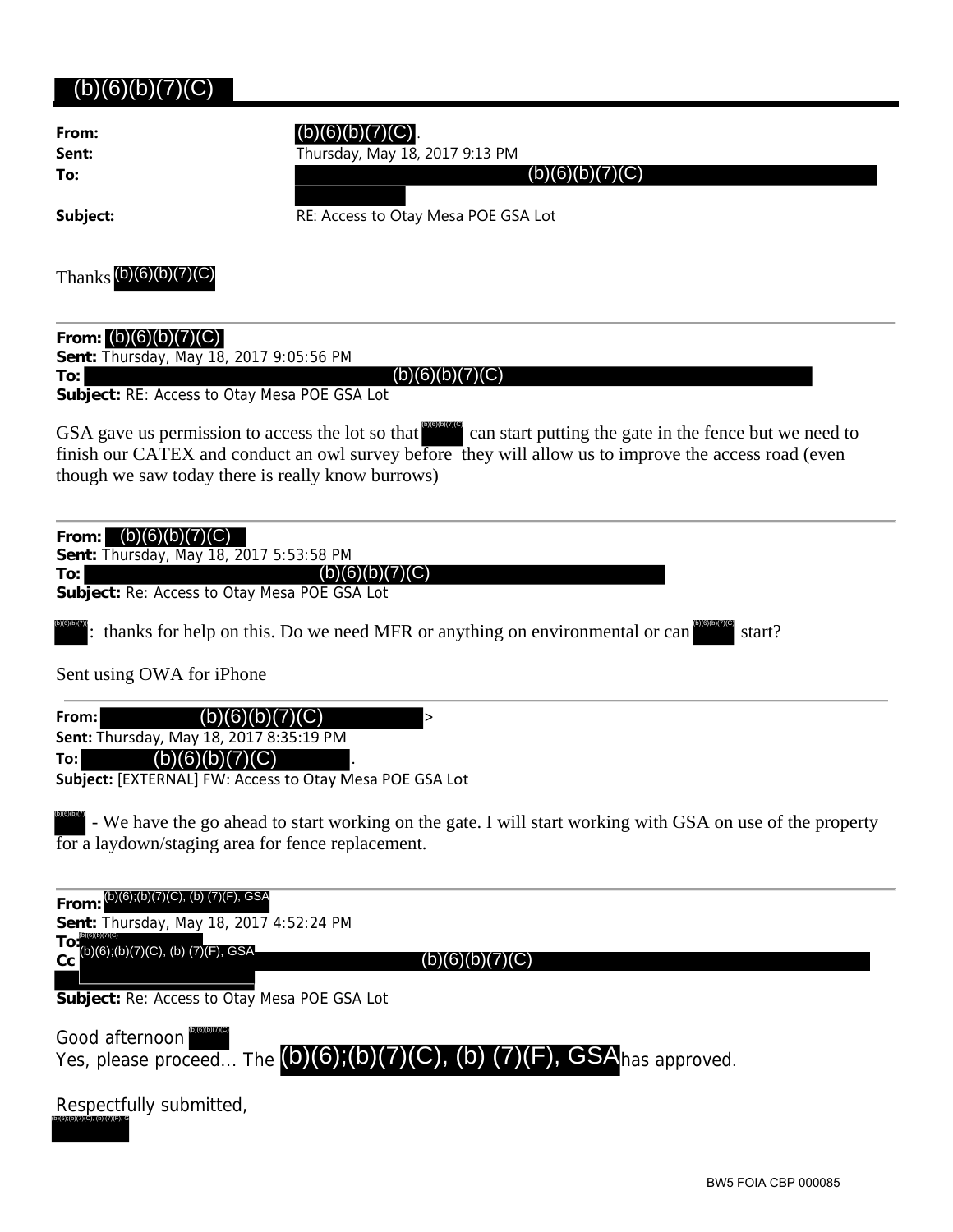# (b)(6);(b)(7)(C), (b) (7)(F), GSA

(b)(6);(b)(7)(C), (b) (7)(F), GSA

On  $\frac{\text{Thu, May 18, 2017 at 8:16 AM}}{\text{SUSM (b)(6)(b)(7)(C)}}$  > wrote:

 $(b)(6)(b)(7)(C)$ 

Hi bust checking in with you to see of you've been able to receive approval?

Thank you,



**From:** (b)(6);(b)(7)(C), (b) (7)(F), GSA **Sent:** Monday, May 15, 2017 10:27:00 AM **To:** (b)(6)(b)(7)(C) **Cc:** (b)(6);(b)(7)(C), (b) (7)(F), GSA

 $(b)(6)(b)(7)(C)$ 

**Subject:** Re: Access to Otay Mesa POE GSA Lot

Good morning (b)(6)(b)(7)(C)

My apologies for the delay in my reply... I do not believe that the gate will be an issue, just awaiting approval from the  $(b)(6)$ ; $(b)(7)(C)$ ,  $(b)(7)(F)$ , GSAbefore I can concur.

Respectfully, (b)(6);(b)(7)(C), (b) (7)(F), GSA



**DIGIDITION OF THE REACT COOLD THE REACH OF STARD** IS there a phone number I can reach you from today? I would like to discuss this project with you as soon as possible. Alternatively, you can reach me at (b)(6)(b)(7)(C).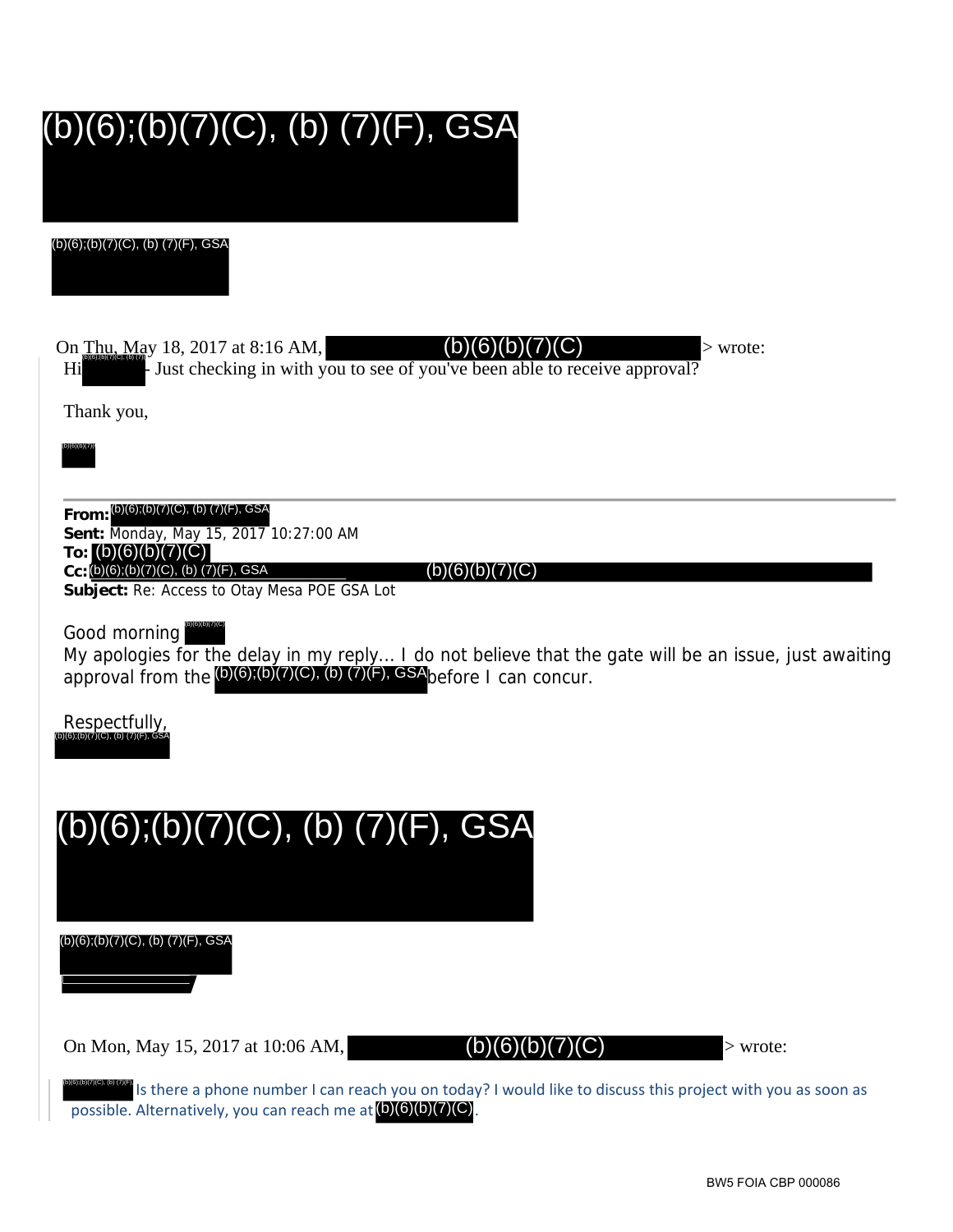#### **From:** (b)(6);(b)(7)(C), (b) (7)(F), GSA **Sent:** Friday, May 12, 2017 9:21 AM **To:** (b)(6);(b)(7)(C), (b) (7)(F), GSA **Cc:** (b)(6)(b)(7)(C) (b)(6);(b)(7)(C), (b) (7)(F), GSA

**Subject:** Fwd: Access to Otay Mesa POE GSA Lot

Hi (b)(6);(b)(7)(C), (b)(7)

Please see the message from  $(b)(6)(b)(7)(C)$  of CBP below. Can you assist him with his request?

, I have copied  $\mathbb{R}^{\mathbb{Z}}$  on this message as well. He is the person to whom you will be sending the environmental report to once it is completed. (b)(6)(b)(7)( (b)(6);(b)(7)(C), (b) (7)(F), GSA

Best,

(b)(6);(b)(7)(C), (b) (7)(F), GSA

--- Forwarded message ---From: Date: Thu, May 11, 2017 at 9:37 PM Subject: RE: Access to Otay Mesa POE GSA Lot To: (b)(6);(b)(7)(C), (b) (7)(F), GSA Cc: (b)(6)(b)(7)(C) (b)(6)(b)(7)(C) (b)(6)(b

I am resending the below email as it appears I may have used an incorrect email address for you. (b)(6);(b)(7)(C), (b) (7)(F

**From:** (b)(6)(b)(7)(C)**Sent:** Thursday, May 11, 2017 5:16 PM **To:** (b)(6);(b)(7)(C), (b) (7)(F), GSA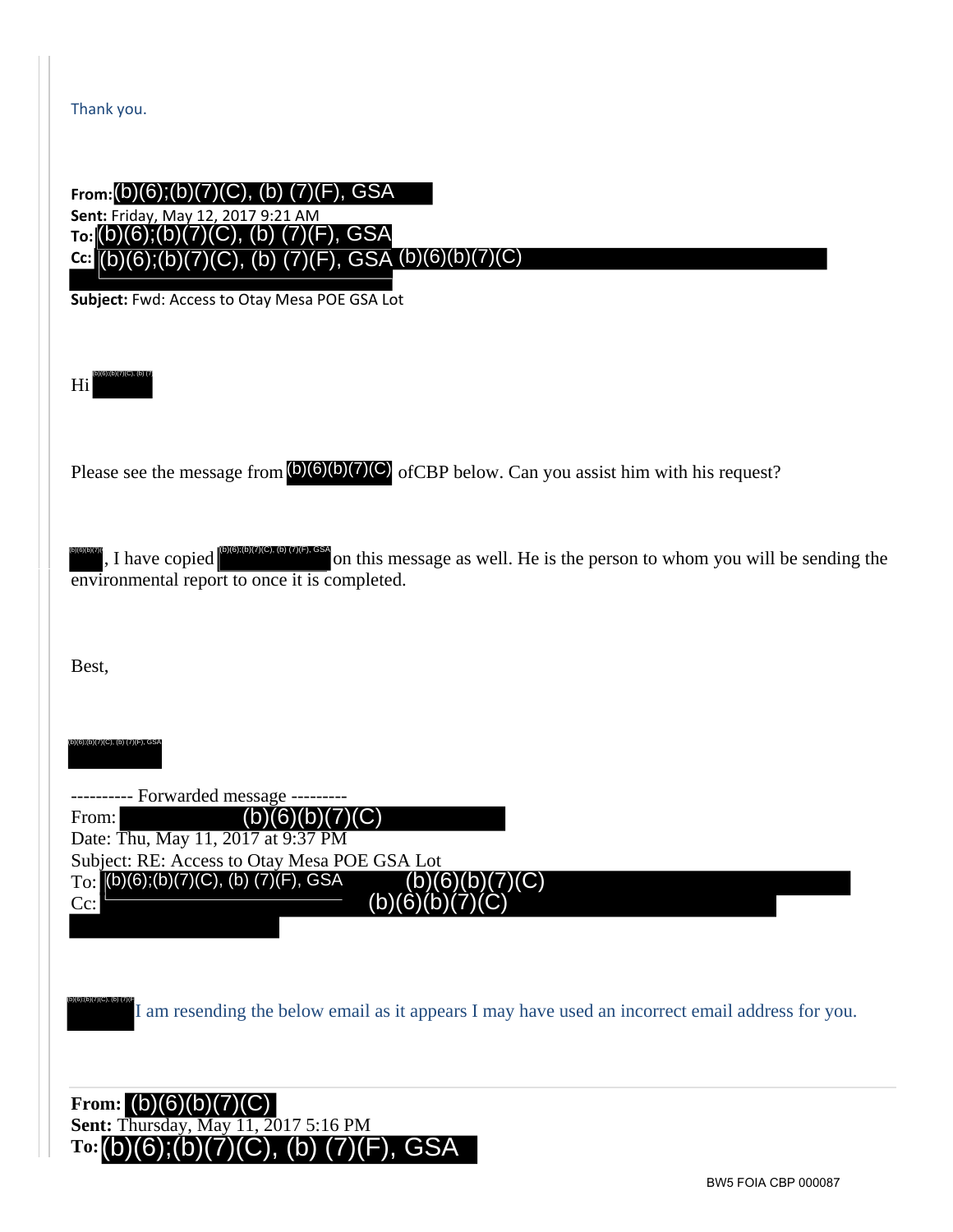#### (b)(6)(b)(7)(C)

**Subject:** Access to Otay Mesa POE GSA Lot

 Thank you for speaking with me this afternoon regarding access to the vacant GSA lot located t to and east of the Otay Mesa POE. As you know CBP has requested use of the eastern portion of the vacant GSA lot for the purpose of an access road that will allow construction contractors executing CBP's border wall prototype project (to be executed further east of the POE) access to the project area. (b)(6);(b)(7)(C), (b) (7)(F)

We are currently working to execute a contract to conduct the needed Burrowing Owl survey and completing our environmental planning process (i.e. a CATEX) for the project. However, the environmental planning process is expected to take at least 45 days to allow for adequate consultation with the SHPO and local native American tribes. CBP needs 4 to 6 weeks lead time to install a gate within CBP's secondary fencing that abuts the south end of the vacant GSA lot. The installation of the gate is expected to take 4 to 6 weeks and in order to meet our current schedule for execution of the prototype project we will need to start the installation of the gate within the next two weeks.

CBP is requesting access to the GSA vacant property to begin installing the gate on the CBP owned secondary fence. We will not be conducting any improvements to the access road on the vacant GSA lot until our environmental planning documentation is complete and a burrowing owl survey is completed. The road improvement work is expected to only take one week and can be conducted following gate installation.

Please let me know who the local GSA POC is that can provide authorization to proceed.

Thank you,

### $(b)(6)$ ; $(b)(7)(C)$

Real Estate and Environmental Branch Chief

Border Patrol and Air & Marine

Program Management Office